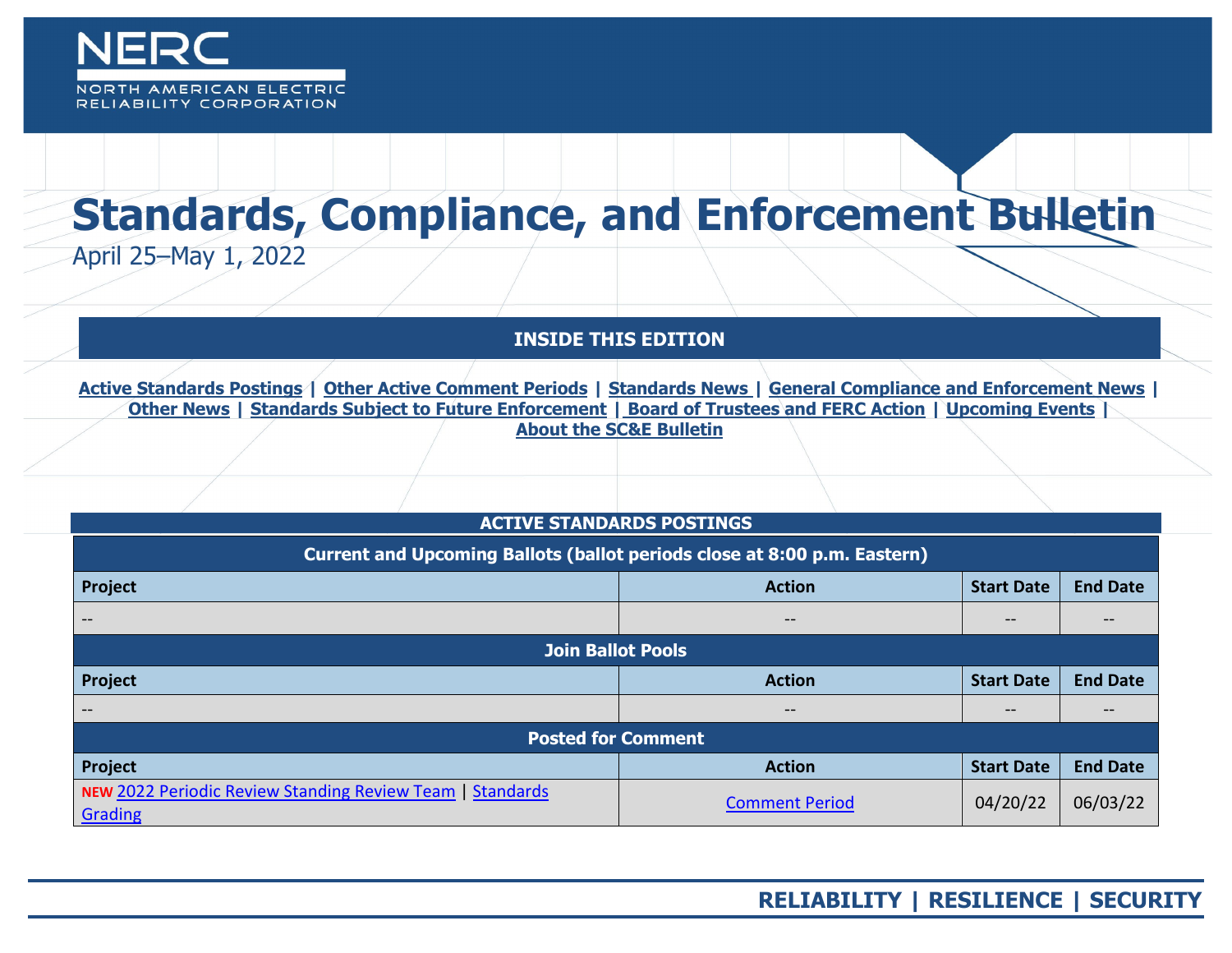

<span id="page-1-0"></span>

| <b>OTHER ACTIVE COMMENT PERIODS</b> |                          |                                                |                        |
|-------------------------------------|--------------------------|------------------------------------------------|------------------------|
| <b>Posted for Comment</b>           |                          |                                                |                        |
| <b>Posting</b>                      | <b>Action</b>            | <b>Start Date</b>                              | <b>End Date</b>        |
| $\qquad \qquad \blacksquare$        | $\overline{\phantom{m}}$ | $\hspace{0.1mm}-\hspace{0.1mm}-\hspace{0.1mm}$ | $\qquad \qquad \cdots$ |

| <b>STANDARDS NEWS</b> |  |
|-----------------------|--|
|                       |  |

#### <span id="page-1-1"></span>**NEW Webinar Resources Posted**

NERC has posted the [streaming webinar](https://nam04.safelinks.protection.outlook.com/?url=https%3A%2F%2Fnerc.webex.com%2Fwebappng%2Fsites%2Fnerc%2Frecording%2F82e78499a2ec103abf0f00505681f098%2Fplayback&data=05%7C01%7CAmy.Klagholz%40nerc.net%7Cfafb93a9e4af4c9ef0ac08da26cf9aa9%7Ca2d34bfabd5b4dc39a2e098f99296771%7C0%7C0%7C637864970354026462%7CUnknown%7CTWFpbGZsb3d8eyJWIjoiMC4wLjAwMDAiLCJQIjoiV2luMzIiLCJBTiI6Ik1haWwiLCJXVCI6Mn0%3D%7C3000%7C%7C%7C&sdata=I111unGoxX4CadZsyO3S43G89kJR6JMOrSNSJjnyTFk%3D&reserved=0) and [slide presentation](https://nam04.safelinks.protection.outlook.com/?url=https%3A%2F%2Fwww.nerc.com%2Fpa%2FStand%2FProject_2020_06_Verifications_of_Models_and_Data_f%2F2020-06_Industry_Webinar_Slides_04202022.pdf&data=05%7C01%7CAmy.Klagholz%40nerc.net%7Cfafb93a9e4af4c9ef0ac08da26cf9aa9%7Ca2d34bfabd5b4dc39a2e098f99296771%7C0%7C0%7C637864970354026462%7CUnknown%7CTWFpbGZsb3d8eyJWIjoiMC4wLjAwMDAiLCJQIjoiV2luMzIiLCJBTiI6Ik1haWwiLCJXVCI6Mn0%3D%7C3000%7C%7C%7C&sdata=cD2pmmKez23zkeJle4BZ%2BYh9Ez%2FtmAuRJFO9CknXqrk%3D&reserved=0) from the Project 2020-06 – Verifications of Models and Data for Generators Industry Webinar.

# **Quick Links**

[Register in the SBS](https://sbs.nerc.net/)

[Projected Standards Posting Schedule](http://www.nerc.com/pa/Stand/Documents/Projected_Posting_Schedule.pdf)

[Project Tracking Spreadsheet](https://www.nerc.com/comm/SC/Project%20Management%20and%20Oversight%20Subcommittee%20DL/Project%20Tracking%20Spreadsheet.xlsx)

[2019–2021 Reliability Standards Development Plan](https://www.nerc.com/pa/Stand/Standards%20Development%20Plan%20Library/2019-2021_Final_RSDP_102018.pdf) 

[Quality Review Application](https://www.nerc.net/nercsurvey/Survey.aspx?s=bd89c1a0a0da443bbcc2416f868de383)

[One-Stop Shop \(Status, Purpose, Implementation Plans,](https://www.nerc.com/pa/Stand/Standard%20Purpose%20Statement%20DL/US_Standard_One-Stop-Shop.xlsx) 

[FERC Orders, RSAWs\)](https://www.nerc.com/pa/Stand/Standard%20Purpose%20Statement%20DL/US_Standard_One-Stop-Shop.xlsx)

[CIP Standards Efficiency Review](https://www.nerc.com/pa/Stand/Pages/CIP-Standards-Efficiency-Review.aspx)

[Submit Questions or Feedback](https://support.nerc.net/)

# **GENERAL COMPLIANCE AND ENFORCEMENT NEWS**

<span id="page-1-2"></span>

| <b>NEW Webinar Resources Posted</b>                                             | <b>Quick Links</b>                                          |
|---------------------------------------------------------------------------------|-------------------------------------------------------------|
| NERC has posted the streaming webinar from the CIP Risk Factor Changes Informal | <b>Compliance Monitoring &amp; Enforcement Program One-</b> |
| Webinar.                                                                        | <b>Stop Shop</b>                                            |
|                                                                                 | <b>ERO Enterprise Program Alignment Process</b>             |
|                                                                                 | <b>Consistency Reporting Tool (EthicsPoint)</b>             |
|                                                                                 | <b>Risk-Based Registration Initiative</b>                   |
|                                                                                 | <b>Reliability Standard Audit Worksheets</b>                |
|                                                                                 | <b>Enforcement &amp; Mitigation: Enforcement Actions</b>    |
|                                                                                 | <b>Align Project</b>                                        |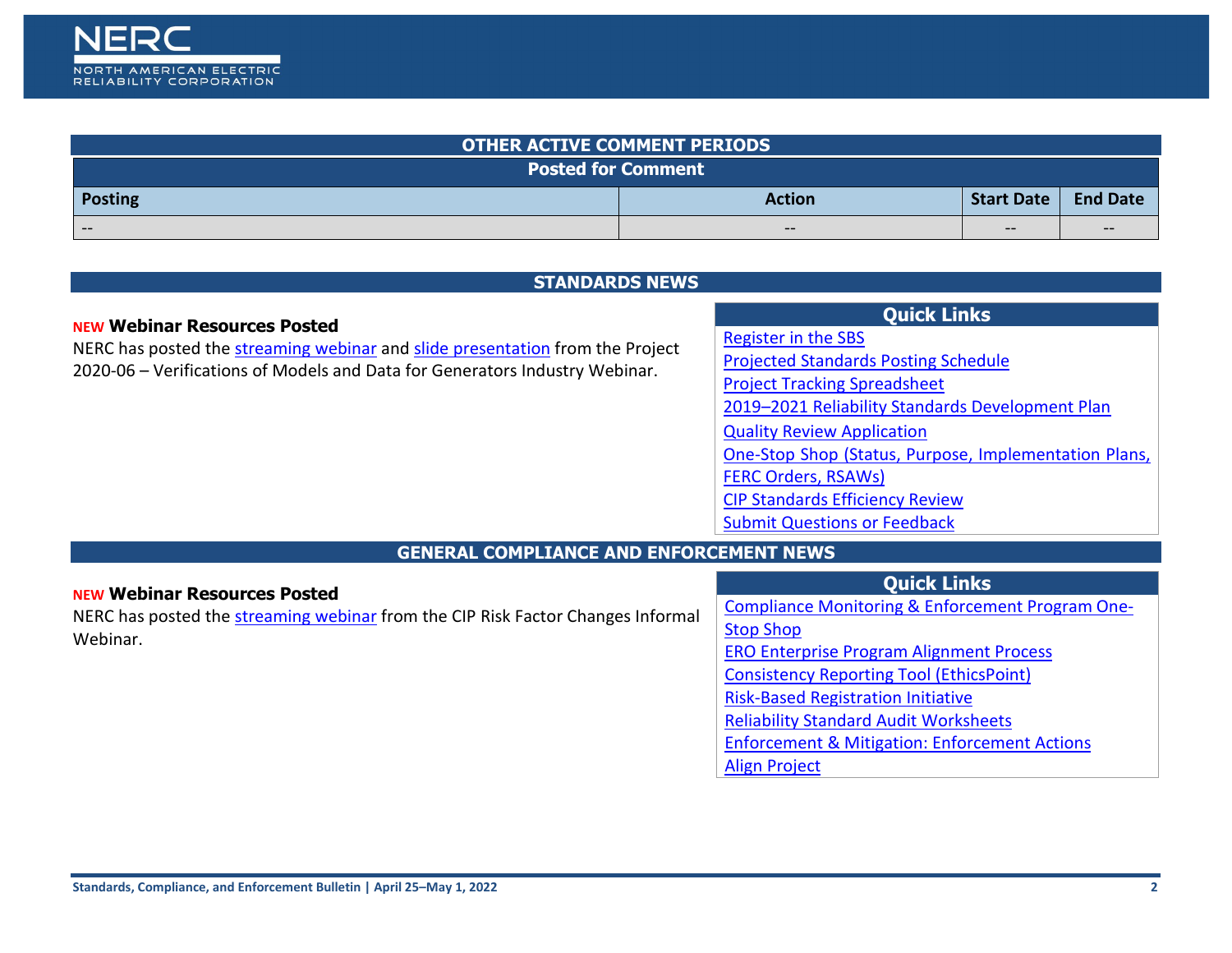

# **OTHER NEWS**

# <span id="page-2-0"></span>**NEW Webinar Resources Posted**

NERC has posted the [streaming webinar](https://nam04.safelinks.protection.outlook.com/?url=https%3A%2F%2Fnerc.webex.com%2Frecordingservice%2Fsites%2Fnerc%2Frecording%2F6cd07f37a230103aaf5f00505681f098%2Fplayback&data=05%7C01%7CAmy.Klagholz%40nerc.net%7Cbe891ed5f87a472344a808da2314478e%7Ca2d34bfabd5b4dc39a2e098f99296771%7C0%7C0%7C637860867250346705%7CUnknown%7CTWFpbGZsb3d8eyJWIjoiMC4wLjAwMDAiLCJQIjoiV2luMzIiLCJBTiI6Ik1haWwiLCJXVCI6Mn0%3D%7C3000%7C%7C%7C&sdata=oKxiUnJz8SqP9w4xNni38%2BribnF5HvPp8O2ZRLL1OZ4%3D&reserved=0) and [slide presentation](https://nam04.safelinks.protection.outlook.com/?url=https%3A%2F%2Fwww.nerc.com%2Fcomm%2FRSTC%2FIRPS%2FWebinar_Utilizing_Excess_IBR_Capability_FR.pdf&data=05%7C01%7CAmy.Klagholz%40nerc.net%7Cbe891ed5f87a472344a808da2314478e%7Ca2d34bfabd5b4dc39a2e098f99296771%7C0%7C0%7C637860867250346705%7CUnknown%7CTWFpbGZsb3d8eyJWIjoiMC4wLjAwMDAiLCJQIjoiV2luMzIiLCJBTiI6Ik1haWwiLCJXVCI6Mn0%3D%7C3000%7C%7C%7C&sdata=GxnLAyT3OM20ufRlXERBh%2B4ag1OGJYvnRVyXpBdd5cM%3D&reserved=0) from the Utilizing Excess Capability of BPS-Connected Inverter-Based Resources for Frequency Support Informational Webinar.

<span id="page-2-1"></span>

| <b>STANDARDS SUBJECT TO FUTURE ENFORCEMENT</b>                                                                                         |                                                                                                                        |  |
|----------------------------------------------------------------------------------------------------------------------------------------|------------------------------------------------------------------------------------------------------------------------|--|
| Please refer to the U.S. Effective Dates page for the most up-to-date information on effective dates and for more detail on the below. |                                                                                                                        |  |
| <b>U.S. Effective Dates for Reliability Standards</b>                                                                                  |                                                                                                                        |  |
| <b>U.S. Effective Date</b>                                                                                                             | Standard(s)                                                                                                            |  |
| <b>July 1, 2022</b>                                                                                                                    | CIP-012-1 - Cyber Security - Communications between Control Centers                                                    |  |
|                                                                                                                                        | PRC-002-2 – Disturbance Monitoring and Reporting Requirements (100% compliance for Requirements R2-R4, R6-<br>R11)     |  |
| October 1, 2022                                                                                                                        | CIP-005-7 - Cyber Security - Electronic Security Perimeter(s)                                                          |  |
|                                                                                                                                        | CIP-010-4 - Cyber Security - Configuration Change Management and Vulnerability Assessments                             |  |
|                                                                                                                                        | CIP-013-2 - Cyber Security - Supply Chain Risk Management                                                              |  |
|                                                                                                                                        | PRC-024-3 - Frequency and Voltage Protection Settings for Generating Resources                                         |  |
| <b>January 1, 2023</b>                                                                                                                 | TPL-007-4 - Transmission System Planned Performance for Geomagnetic Disturbance Events (Requirements R3, R4,           |  |
|                                                                                                                                        | 4.1. 4.1.1-4.1.2, 4.2, 4.3, 4.3.1, R8, 8.1, 8.1.1-8.1.2, 8.2, 8.3, 8.3.1)                                              |  |
| April 1, 2023                                                                                                                          | EOP-011-2 – Emergency Preparedness and Operations                                                                      |  |
|                                                                                                                                        | IRO-010-4 - Reliability Coordinator Data Specification and Collection                                                  |  |
|                                                                                                                                        | TOP-003-5 - Operational Reliability Data                                                                               |  |
| <b>July 1, 2023</b>                                                                                                                    | TPL-001-5.1 - Transmission System Planning Performance Requirements   Implementation Plan                              |  |
| <b>January 1, 2024</b>                                                                                                                 | CIP-004-7 - Cyber Security - Personnel & Training                                                                      |  |
|                                                                                                                                        | CIP-011-3 - Cyber Security - Information Protection                                                                    |  |
|                                                                                                                                        | TPL-007-4 – Transmission System Planned Performance for Geomagnetic Disturbance Events (Requirements R7, 7.1–          |  |
|                                                                                                                                        | 7.3, 7.3.1-7.3.2, 7.4, 7.4.1-7.4.3, 7.5, 7.5.1., R11, 11.1-11.3, 11.3.1-11.3.2, 11.4, 11.4.1-11.4.3, 11.5, and 11.5.1) |  |
| April 1, 2024                                                                                                                          | <b>FAC-003-5 - Transmission Vegetation Management</b>                                                                  |  |
|                                                                                                                                        | FAC-011-4 - System Operating Limits Methodology for the Operations Horizon                                             |  |
|                                                                                                                                        | FAC-014-3 - Establish and Communicate System Operating Limits                                                          |  |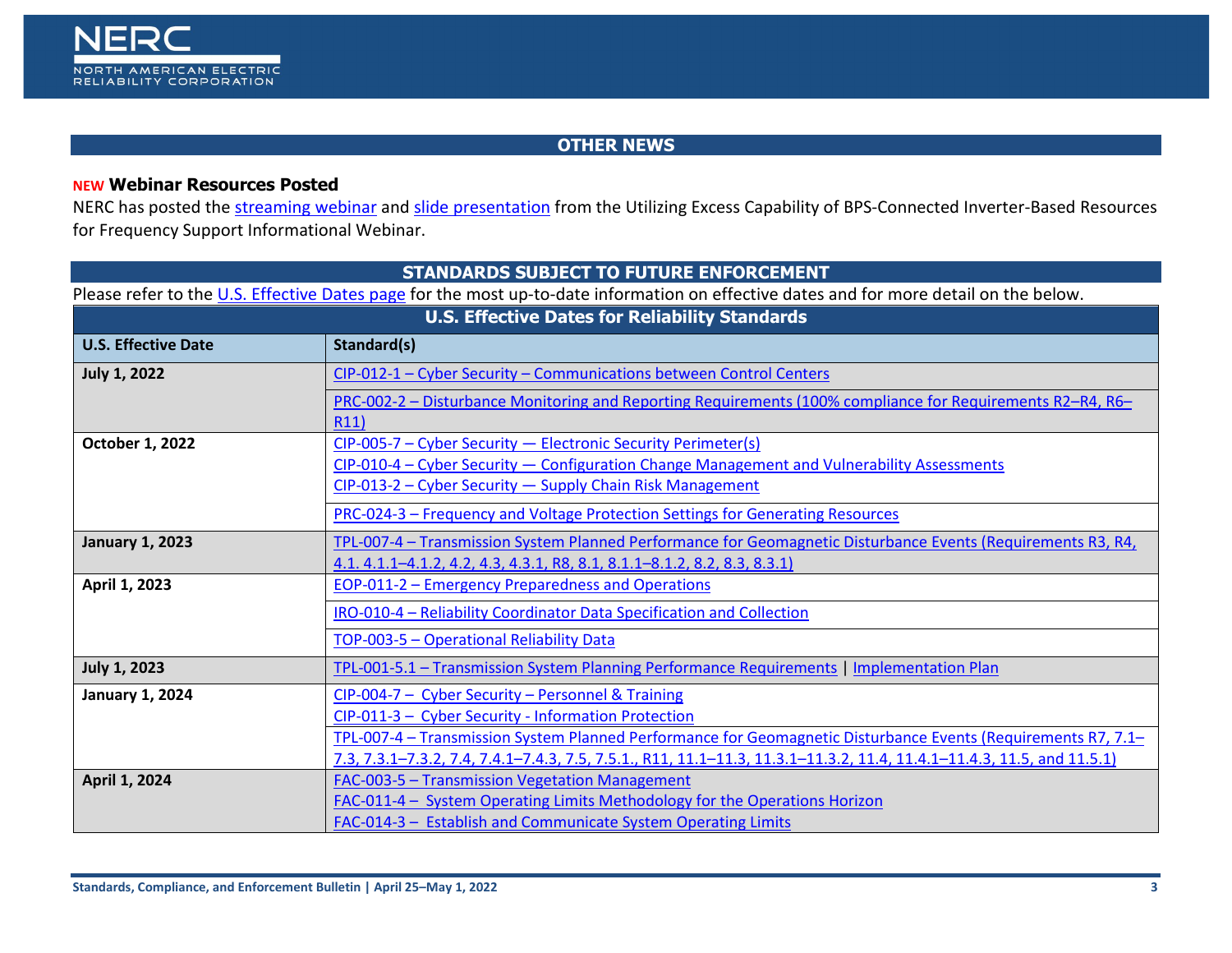

| IRO-008-3 - Reliability Coordinator Operational Analyses and Real-time Assessments  |
|-------------------------------------------------------------------------------------|
| PRC-023-5 - Transmission Relay Loadability   Implementation Plan                    |
| PRC-002-3 – Disturbance Monitoring and Reporting Requirements   Implementation Plan |
| PRC-026-2 - Relay Performance During Stable Power Swings   Implementation Plan      |
| TOP-001-6 - Transmission Operations                                                 |

#### **BOARD OF TRUSTEES AND FERC ACTION**

There is no additional Board or FERC information for this week.

# **UPCOMING EVENTS**

For information about other NERC events, such as meetings and conference calls for other standing committees, subcommittees, task forces, and working groups, please refer to the [NERC calendar.](http://www.nerc.com/Pages/Calendar.aspx)

#### **Workshops and Conferences**

• GridSecCon 2022 – October 18–19, 2022 | **Save the Date**

#### **Webinars**

- **NERC–NATF–NAGF–EPRI JOINT WEBINAR** IEEE 2800-2022 Update: Standard for Interconnection and Interoperability of Inverter-Based Resources Interconnecting with Associated Transmission Systems– 12:00–1:30 p.m. Eastern, May 3, 2022 | [Register](https://nam04.safelinks.protection.outlook.com/?url=https%3A%2F%2Furldefense.com%2Fv3%2F__https%3A%2Fepri.webex.com%2Fepri%2Fj.php%3FMTID%3De2023bce49bf99196092972d25c6f2f8b__%3B!!MLsdJ25-fIk!4Oil0S7VpiO5_j2VqIut8TRp1_rZ2UArtTXj5D7eiLdcOY3KNg9pTOI59uJZMfHA%24&data=04%7C01%7CAmy.Klagholz%40nerc.net%7Cfc3bde8cc30a4580869408da17dd620e%7Ca2d34bfabd5b4dc39a2e098f99296771%7C0%7C0%7C637848536848602418%7CUnknown%7CTWFpbGZsb3d8eyJWIjoiMC4wLjAwMDAiLCJQIjoiV2luMzIiLCJBTiI6Ik1haWwiLCJXVCI6Mn0%3D%7C3000&sdata=y5CfLg%2FbsnZaJZ2OLiokprEYaZ4aSrVjo81KPUYs4sM%3D&reserved=0) | [Agenda](https://nam04.safelinks.protection.outlook.com/?url=https%3A%2F%2Fwww.nerc.com%2Fcomm%2FRSTC%2FDocuments%2F2022-05_IEEE%25202800-2022_Update.pdf&data=04%7C01%7CAmy.Klagholz%40nerc.net%7Cfc3bde8cc30a4580869408da17dd620e%7Ca2d34bfabd5b4dc39a2e098f99296771%7C0%7C0%7C637848536848602418%7CUnknown%7CTWFpbGZsb3d8eyJWIjoiMC4wLjAwMDAiLCJQIjoiV2luMzIiLCJBTiI6Ik1haWwiLCJXVCI6Mn0%3D%7C3000&sdata=C%2BijRz91zMG0h0EqoFbBtPVDE8s6n030nKtQ0TAwX7c%3D&reserved=0)
- [Multiple Solar PV Disturbances in CAISO Disturbances between June and August 2021: Joint NERC and WECC Staff Report](https://nam04.safelinks.protection.outlook.com/?url=https%3A%2F%2Fwww.nerc.com%2Fpa%2Frrm%2Fea%2FDocuments%2FNERC_2021_California_Solar_PV_Disturbances_Report.pdf&data=04%7C01%7CAmy.Klagholz%40nerc.net%7C41c5c6e85c9f45165fc808da1d8b9a71%7Ca2d34bfabd5b4dc39a2e098f99296771%7C0%7C0%7C637854782677262162%7CUnknown%7CTWFpbGZsb3d8eyJWIjoiMC4wLjAwMDAiLCJQIjoiV2luMzIiLCJBTiI6Ik1haWwiLCJXVCI6Mn0%3D%7C3000&sdata=mDmaYwpCVKj3v1cyGHYvBA5DZeOxjgmZGFBfmnnHGmg%3D&reserved=0) Informational Webinar – 1:00–3:00 p.m. Eastern, May 10, 2022 | [Register](https://nam04.safelinks.protection.outlook.com/?url=https%3A%2F%2Fnerc.webex.com%2Fnerc%2Fonstage%2Fg.php%3FMTID%3De79ff253d9dc25fac917763c9439ae6aa&data=04%7C01%7CAmy.Klagholz%40nerc.net%7C41c5c6e85c9f45165fc808da1d8b9a71%7Ca2d34bfabd5b4dc39a2e098f99296771%7C0%7C0%7C637854782677262162%7CUnknown%7CTWFpbGZsb3d8eyJWIjoiMC4wLjAwMDAiLCJQIjoiV2luMzIiLCJBTiI6Ik1haWwiLCJXVCI6Mn0%3D%7C3000&sdata=lGPERT0jbVLyBxJP9fbnKYpNm6CCCcRjkdv3jeDZ15I%3D&reserved=0)

#### **Standing Committee Meetings and Conference Calls**

- Hybrid Compliance and Certification Committee Meeting April 27–28, 2022, Juno, FL/Virtual | Day [1 In-Person Registration|](https://nam04.safelinks.protection.outlook.com/?url=https%3A%2F%2Fwww.eventbrite.com%2Fe%2Fcompliance-and-certification-committee-ccc-main-meeting-day-1-in-person-registration-294082648117&data=04%7C01%7CAmy.Klagholz%40nerc.net%7C4a2a00cad07e4ee7c6dd08da02ad424a%7Ca2d34bfabd5b4dc39a2e098f99296771%7C0%7C0%7C637825240418385277%7CUnknown%7CTWFpbGZsb3d8eyJWIjoiMC4wLjAwMDAiLCJQIjoiV2luMzIiLCJBTiI6Ik1haWwiLCJXVCI6Mn0%3D%7C3000&sdata=%2FSfOSqzO8K18%2FCAwrLi%2BnCKYPtem9yN7BnV7zlE8Tdo%3D&reserved=0) [Day 1](https://nam04.safelinks.protection.outlook.com/?url=https%3A%2F%2Fnerc.webex.com%2Fnerc%2Fonstage%2Fg.php%3FMTID%3De10cd967c4af99da597f983e50483762d&data=04%7C01%7CAmy.Klagholz%40nerc.net%7C4a2a00cad07e4ee7c6dd08da02ad424a%7Ca2d34bfabd5b4dc39a2e098f99296771%7C0%7C0%7C637825240418385277%7CUnknown%7CTWFpbGZsb3d8eyJWIjoiMC4wLjAwMDAiLCJQIjoiV2luMzIiLCJBTiI6Ik1haWwiLCJXVCI6Mn0%3D%7C3000&sdata=KxndqWRUXxIGs%2Bep0w0BrZEBDt1F7SRavOn1EFKv6aY%3D&reserved=0)  [Virtual Registration](https://nam04.safelinks.protection.outlook.com/?url=https%3A%2F%2Fnerc.webex.com%2Fnerc%2Fonstage%2Fg.php%3FMTID%3De10cd967c4af99da597f983e50483762d&data=04%7C01%7CAmy.Klagholz%40nerc.net%7C4a2a00cad07e4ee7c6dd08da02ad424a%7Ca2d34bfabd5b4dc39a2e098f99296771%7C0%7C0%7C637825240418385277%7CUnknown%7CTWFpbGZsb3d8eyJWIjoiMC4wLjAwMDAiLCJQIjoiV2luMzIiLCJBTiI6Ik1haWwiLCJXVCI6Mn0%3D%7C3000&sdata=KxndqWRUXxIGs%2Bep0w0BrZEBDt1F7SRavOn1EFKv6aY%3D&reserved=0) | [Day 2 In-Person Registration|](https://nam04.safelinks.protection.outlook.com/?url=https%3A%2F%2Fwww.eventbrite.com%2Fe%2Fcompliance-and-certification-committee-ccc-main-meeting-day-2-in-person-registration-294107051107&data=04%7C01%7CAmy.Klagholz%40nerc.net%7C4a2a00cad07e4ee7c6dd08da02ad424a%7Ca2d34bfabd5b4dc39a2e098f99296771%7C0%7C0%7C637825240418385277%7CUnknown%7CTWFpbGZsb3d8eyJWIjoiMC4wLjAwMDAiLCJQIjoiV2luMzIiLCJBTiI6Ik1haWwiLCJXVCI6Mn0%3D%7C3000&sdata=lkyDrJ1kYoIlPBDYEfBk%2BRekHWnf4kXUdV17e0ZAM7s%3D&reserved=0) [Day 2 Virtual Registration](https://nam04.safelinks.protection.outlook.com/?url=https%3A%2F%2Fnerc.webex.com%2Fnerc%2Fonstage%2Fg.php%3FMTID%3De36b6d49b3c2f11fdca7abf58600c5ec7&data=04%7C01%7CAmy.Klagholz%40nerc.net%7C4a2a00cad07e4ee7c6dd08da02ad424a%7Ca2d34bfabd5b4dc39a2e098f99296771%7C0%7C0%7C637825240418385277%7CUnknown%7CTWFpbGZsb3d8eyJWIjoiMC4wLjAwMDAiLCJQIjoiV2luMzIiLCJBTiI6Ik1haWwiLCJXVCI6Mn0%3D%7C3000&sdata=OiXBQ2CIYsldcEsqGXaFfI5IxZrMWx4ywvupDER%2FEgU%3D&reserved=0) | **NEW** [Agenda Package](https://nam04.safelinks.protection.outlook.com/?url=https%3A%2F%2Fwww.nerc.com%2Fcomm%2FCCC%2FAgenda%2520Highlights%2520and%2520Minutes%25202013%2FCompliance%2520and%2520Certification%2520Committee%2520(CCC)%2520Agenda%2520Package%2520April%25202022.pdf&data=05%7C01%7CAmy.Klagholz%40nerc.net%7C7dcf265124d64ba5c9a308da23944581%7Ca2d34bfabd5b4dc39a2e098f99296771%7C0%7C0%7C637861416973190905%7CUnknown%7CTWFpbGZsb3d8eyJWIjoiMC4wLjAwMDAiLCJQIjoiV2luMzIiLCJBTiI6Ik1haWwiLCJXVCI6Mn0%3D%7C3000%7C%7C%7C&sdata=twNsUXM3euUuR4H%2BHTgLQVUiLyf1BwNXkg6pBGJBb34%3D&reserved=0)
- Board of Trustees Committees, Member Representatives Committee, and Board of Trustees Meetings May 11–12, 2022, Arlington, Virginia [| Register](https://nam04.safelinks.protection.outlook.com/?url=https%3A%2F%2Fwww.eventbrite.com%2Fe%2Fnerc-board-of-trustees-and-member-representatives-committee-meetings-registration-289877640827&data=04%7C01%7CAmy.Klagholz%40nerc.net%7C3bfb3f7dbf974408a3d208d9fc970a81%7Ca2d34bfabd5b4dc39a2e098f99296771%7C0%7C0%7C637818547949590200%7CUnknown%7CTWFpbGZsb3d8eyJWIjoiMC4wLjAwMDAiLCJQIjoiV2luMzIiLCJBTiI6Ik1haWwiLCJXVCI6Mn0%3D%7C3000&sdata=ExX3%2BwbxTL6dCUEZHfsXMs0kfUJ61%2FhXsUjCtUa%2F%2BZg%3D&reserved=0)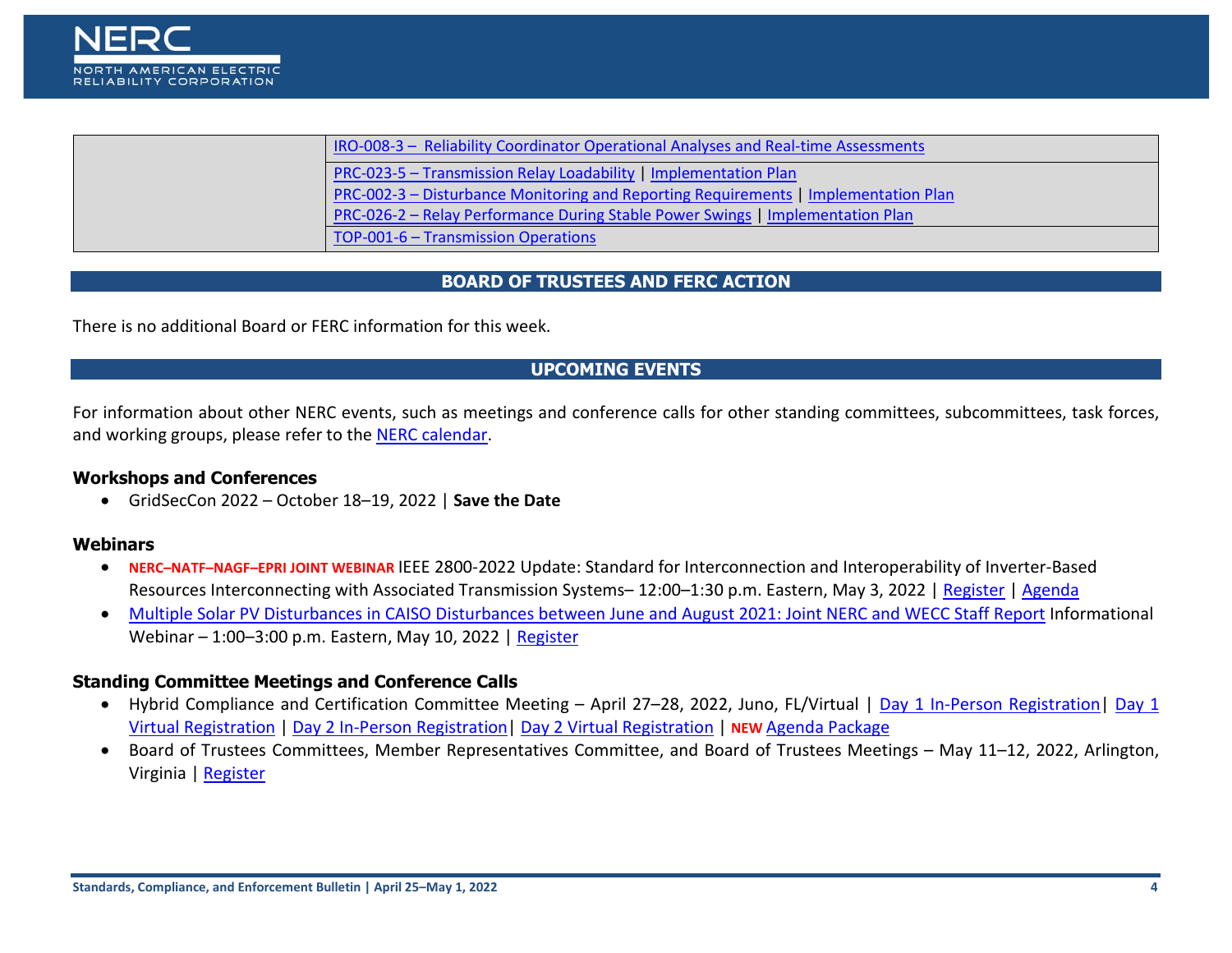# **Standard Drafting Team Meetings**

- **NEW** Project 2020-03 Supply Chain Low Impact Revisions Drafting Team Meeting 1:00–3:00 p.m. Eastern, April 25, 2022 | [Register](https://www.nerc.com/pa/Stand/Lists/stand/DispForm.aspx?ID=1459)
- Project 2017-01 Phase II Modifications to BAL-003 Standard Drafting Team Meeting 10:00 a.m.–1:00 p.m. Eastern, April 26, 2022 | [Register](https://www.nerc.com/pa/Stand/Lists/stand/DispForm.aspx?ID=1451)
- Project 2021-07 Extreme Cold Weather Grid Operations, Preparedness, and Coordination Standard Drafting Team Meeting 1:00– 3:00 p.m. Eastern, April 26, 2022 | [Register](https://www.nerc.com/pa/Stand/Lists/stand/DispForm.aspx?ID=1428)
- **NEW** Project 2016-02 Modifications to CIP Standards Drafting Team Meeting 1:00–3:00 p.m. Eastern, April 26, 2022 | [Register](https://www.nerc.com/pa/Stand/Lists/stand/DispForm.aspx?ID=1458)
- Project 2020-02 Transmission-connected Dynamic Reactive Resources Drafting Team Meeting 10:00 a.m.–12:00 p.m. Eastern, April 27, 2022 | [Register](https://www.nerc.com/pa/Stand/Lists/stand/DispForm.aspx?ID=1455)
- **NEW** Project 2020-03 Supply Chain Low Impact Revisions Drafting Team Meeting 1:00–3:00 p.m. Eastern, April 27, 2022 | [Register](https://www.nerc.com/pa/Stand/Lists/stand/DispForm.aspx?ID=1460)
- Project 2021-05 Modifications to PRC-023 Standard Drafting Team Meeting 2:00–4:00 p.m. Eastern, April 27, 2022 | [Register](https://www.nerc.com/pa/Stand/Lists/stand/DispForm.aspx?ID=1442)
- Project 2021-02 Modifications to VAR-002 SAR Drafting Team Meeting 10:00 a.m.–1:00 p.m. Eastern, April 28, 2022 | [Register](https://www.nerc.com/pa/Stand/Lists/stand/DispForm.aspx?ID=1436)
- **NEW** Project 2021-04 Modifications to PRC-002-2 Standard Drafting Team Meeting 1:00–3:00 p.m. Eastern, April 28, 2022 | [Register](https://www.nerc.com/pa/Stand/Lists/stand/DispForm.aspx?ID=1465)
- Project 2021-07 Extreme Cold Weather Grid Operations, Preparedness, and Coordination Standard Drafting Team Meeting 1:00– 3:00 p.m. Eastern, April 28, 2022 | [Register](https://www.nerc.com/pa/Stand/Lists/stand/DispForm.aspx?ID=1429)
- Project 2019-04 Modifications to PRC-005-6 Standard Drafting Team Meeting 11:00 a.m.–2:00 p.m. Eastern, April 29, 2022 | [Register](https://www.nerc.com/pa/Stand/Lists/stand/DispForm.aspx?ID=1446)
- **NEW** Project 2021-07 Extreme Cold Weather Grid Operations, Preparedness, and Coordination Standard Drafting Team Meeting 1:00–3:00 p.m. Eastern, May 3, 2022 | [Register](https://www.nerc.com/pa/Stand/Lists/stand/DispForm.aspx?ID=1461)
- **NEW** Project 2019-04 Modifications to PRC-005-6 Standard Drafting Team Meeting 10:00 a.m.–1:00 p.m. Eastern, May 5, 2022 | [Register](https://www.nerc.com/pa/Stand/Lists/stand/DispForm.aspx?ID=1447)
- **NEW** Project 2021-07 Extreme Cold Weather Grid Operations, Preparedness, and Coordination Standard Drafting Team Meeting 1:00–3:00 p.m. Eastern, May 5, 2022 | [Register](https://www.nerc.com/pa/Stand/Lists/stand/DispForm.aspx?ID=1462)
- **NEW** Project 2017-01 Phase II Modifications to BAL-003 Standard Drafting Team Meeting 10:00 a.m.–1:00 p.m. Eastern, May 6, 2022 | [Register](https://www.nerc.com/pa/Stand/Lists/stand/DispForm.aspx?ID=1452)

# **ERO Enterprise Events**

• **TEXAS RE** [Talk with Texas RE: FAC-008](https://nam04.safelinks.protection.outlook.com/?url=https%3A%2F%2Fwww.texasre.org%2Fpages%2Fcalendar%2Fevents%2F2022%2Fmay%2Ftalkwithtexasrefac-008&data=04%7C01%7CAmy.Klagholz%40nerc.net%7C63c82acb675149b9085608d9f6d3f500%7Ca2d34bfabd5b4dc39a2e098f99296771%7C1%7C0%7C637812212512979870%7CUnknown%7CTWFpbGZsb3d8eyJWIjoiMC4wLjAwMDAiLCJQIjoiV2luMzIiLCJBTiI6Ik1haWwiLCJXVCI6Mn0%3D%7C3000&sdata=5V4td%2FcGAu7TC9Wyjdn20wYY9KtGdk3eBKPNLpSxXfg%3D&reserved=0) – 1:30–2:30 p.m. Central, May 5, 2022 | [Register](https://www.texasre.org/pages/calendar/events/2022/may/talkwithtexasrefac-008)